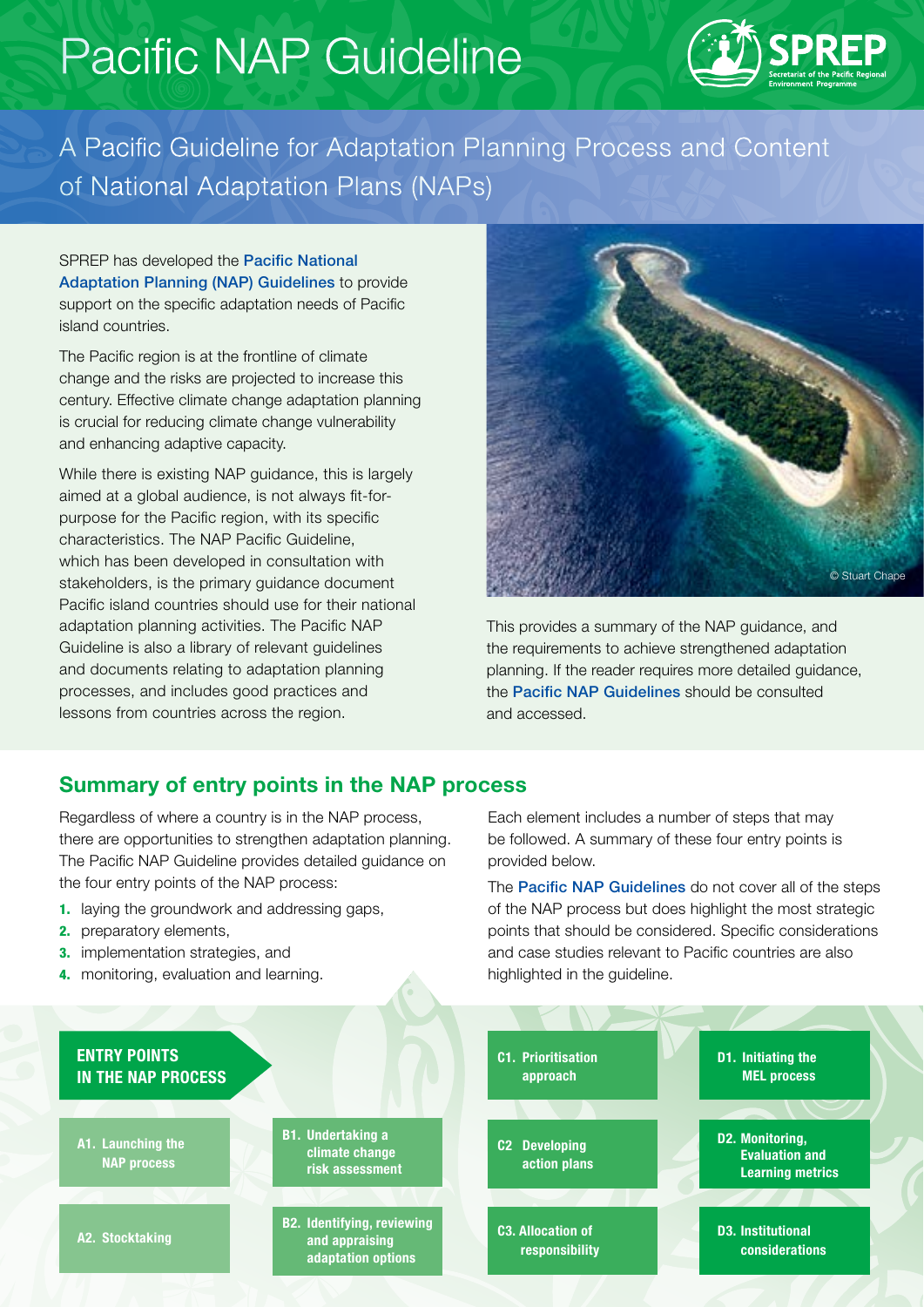# Laying the groundwork and addressing gaps

This element on laying the groundwork and addressing gaps aims to create a national strategy for the NAP process (referred to as the "NAP Roadmap"), which involves establishing clear responsibilities for government ministries and departments.

During this stage, the existing climate adaptation processes should be assessed. This includes an assessment of gender-responsive processes, vertical integration (or mainstreaming) activities, private sector engagement in adaptation activities, and existing institutional arrangements, such as coordinating and cooperating mechanisms to determine whether these are fit-for-purpose.

## Preparatory elements

During the execution of the second phase of the NAP process, countries should conduct an in-depth exposure, sensitivity and adaptative capacity assessment (known as a "climate change risk assessment") and identify adaptation options to respond to the identified risks.

The objective of a climate risk assessment is to understand the nature and level of climate change risk, and provide an evidence base to inform adaptation planning. Assessments can help to prioritise climate risks, which can then drive targeted action and investments in adaptation.

The next step in this phase is the identification and appraisal of adaptation options to address the identified climate change risks.

## Implementation strategies

The third phase of the NAP process is concerned with the design of NAP implementation strategies. Work during this part of the process would focus on prioritising adaptation actions within the national planning process, identifying synergies, and developing and enhancing the country's longterm capacity for planning and implementing adaptation. Work on capacity-building, institutional arrangements, data-gathering, assessments, and communications initiated in earlier stages would continue. Implementation would build on existing activities, planning frameworks, and project pipelines, to the extent possible.

# Monitoring, evaluation and learning

The fourth entry point on monitoring, evaluation and learning (MEL) is focused on collecting information on the NAP process, assessing it through a national system, providing outputs for reporting on progress, and incorporating lessons learnt into the NAP process. Given the scale, scope, and complex nature of climate change adaptation, which cuts across sectors and timeframes, it is essential that MEL is used to better inform and improve programme strategies.

The activities should be implemented throughout the NAP process, starting with the design and launch of the MEL system during the launch of the NAP process. Developing an effective MEL framework is a core component of the NAP process, as it allows for integrating learnings and achieving continual improvements of adaptation planning processes.



#### PREPARATORY ELEMENTS

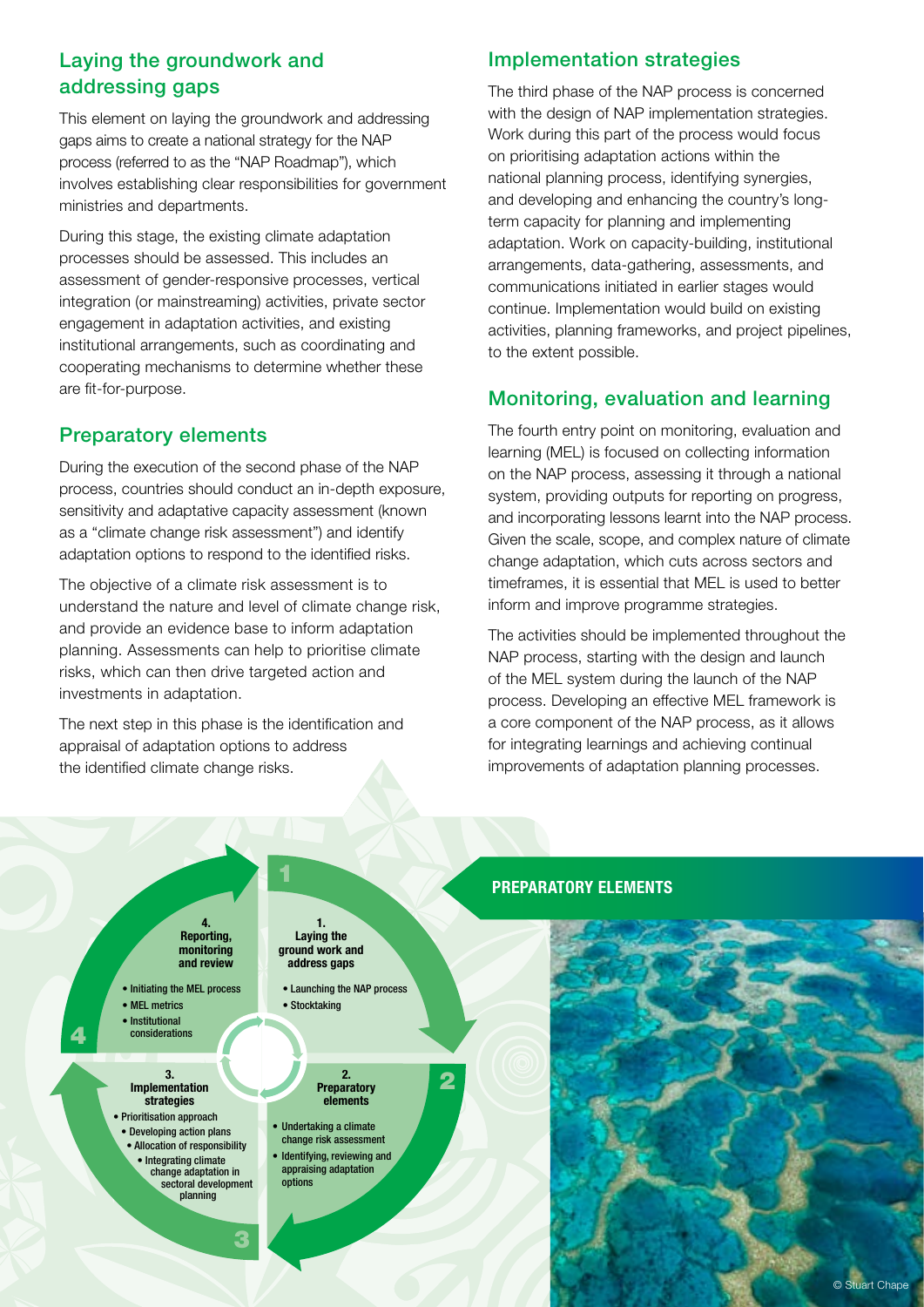# Guidance on enabling activities and approaches

There are enabling activities and approaches that can be undertaken throughout the NAP process, and these provide important opportunities for addressing systematic barriers and constraints to achieving climate change adaptation outcomes. The Pacific NAP guidelines provide recommendations on undertaking enabling activities in nine core areas, and this brochure provides a summary of three of these activity areas:

- i. establishing institutional arrangements,
- ii. transformational adaptation, and
- **iii.** securing climate finance for adaptation.

These three activity areas were highlighted as priority activity areas in the consultations with climate change departments/ministries and the two consultative workshops – for detailed guidance on the remaining activity areas, see the [Pacific NAP Guideline](http://#)s.

## Establishing institutional arrangements

Institutional arrangements need to consider government institutions, sectors, and societal domains at all levels (e.g., national, regional) in an approach that manages challenging priorities and demand for resources. Institutions provide an enabling environment for implementing adaptation actions, as they provide guidance and incentives that shape the distribution of climate risk, promote adaptation, encourage the development of adaptive capacity, and define protocols for making and acting on decisions.

Pacific island countries have particular institutional barriers and challenges due to overlapping and competing priorities, small and under-resourced administrations (especially in less populated countries), high staff turnover in key agencies, and limited institutional memory. The NAP process should have a focus on addressing these challenges.

#### ENABLING ACTIVITIES

1. Establishing institutional arrangements 2. Mainstreaming climate change risk and adaptation 3. Gender Equality and Social Inclusion 6. Capacity development 7. Stakeholder engagement 8. Securing climate finance for adaptation

5. Loss and damage considerations

4. Transformational adaptation 9. Information sharing and data collection

# Transformational adaptation

Transformational adaptations occur at greater scales than incremental adjustments, and this is necessary for developing climate-resilient economies, communities and livelihoods in Pacific island countries. Transformational adaptations recognise and confront the root causes of vulnerability in human-environment systems, which allows for alternative and safer development pathways to emerge. Undertaking transformation adaptation in Pacific island countries is crucial, given the extreme climate risk faced by many communities, and as limits to incremental adaptation are being reached in locations, sectors, and systems across the region.

Examples of transformational adaptation could include introducing new technologies at scale, relocating human settlements and economic activities, major changes in environmental and ecosystem management, and systematic governance reforms.

It is important that the NAP process, therefore, incorporates transformational adaptation principles. This will differ between countries, provinces, islands and communities, and it is vital that the stakeholder engagement process involves consultations to determine what transformational adaptation means in these differing geographic areas and contexts.

#### CASE STUDY: Transformational adaptation in Palau

The Palau National Marine Sanctuary is an example of transformational adaptation, as it is a fundamental change at scale to marine ecosystem protection in the country. Within the sanctuary, which covers 80 percent of Palau's exclusive economic zone (EEZ), all extractive activities such as fishing and mining are now prohibited. The marine sanctuary, while not resilient to all climate change impacts, provides areas of reduced stress, and is likely to improve the ability of marine organisms to adapt to climate change. This approach, moreover, could be scaled up across the Pacific region.